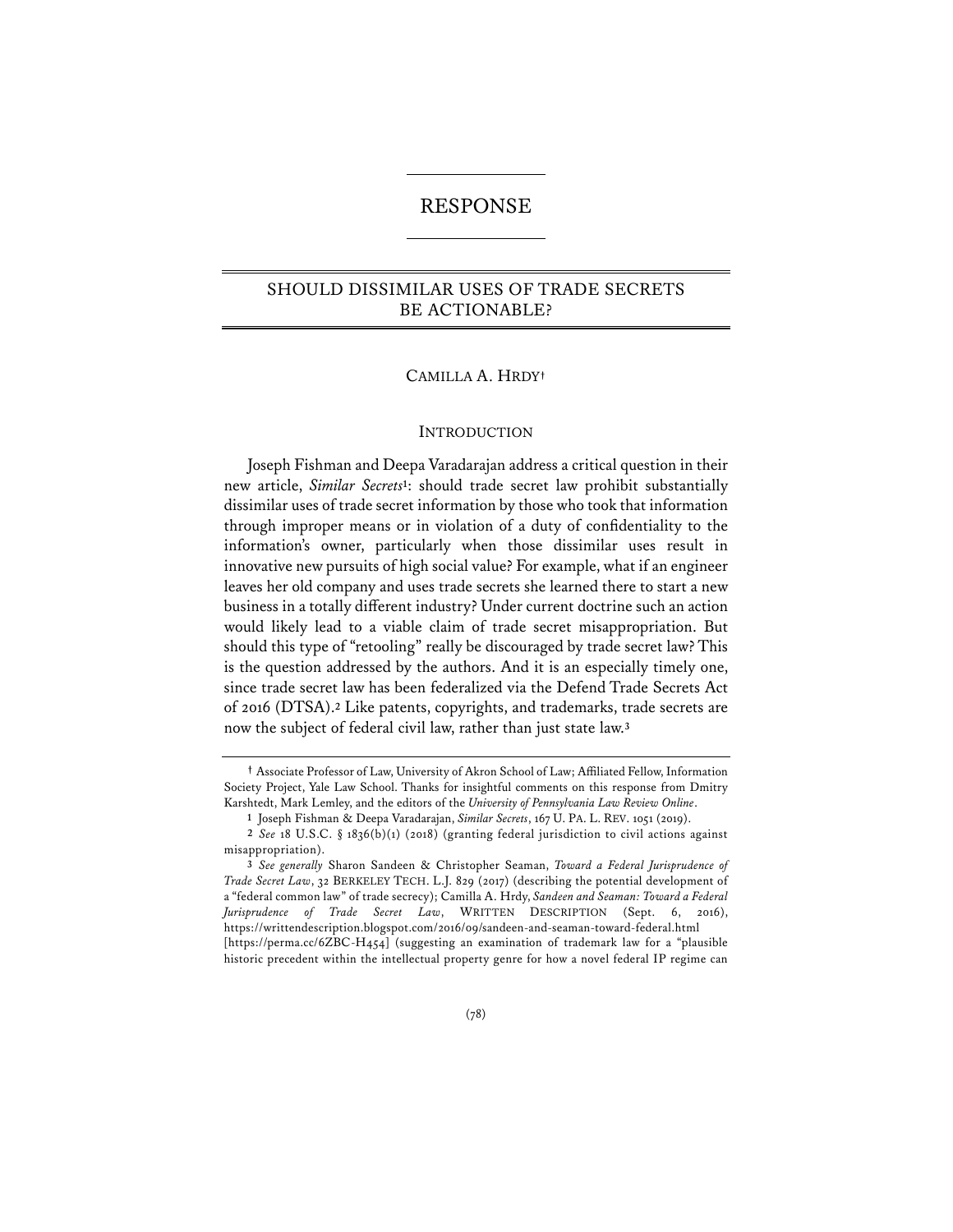Fishman and Varadarajan challenge the current approach for determining misappropriation in trade secret law—which assesses whether a defendant's end use is "substantially derived" from the plaintiff's trade secrets.**4**They argue the law should instead take into account the plaintiff's and defendant's end uses for the allegedly infringing information.**<sup>5</sup>** Furthermore, they suggest that if the defendant's end use is highly dissimilar from the plaintiff's, the law should not, as a general matter, prohibit it.**<sup>6</sup>** Fishman and Varadarajan derive their "substantial similarity" limitation on infringement, more or less, from copyright law's test for actionable copying and the doctrine of fair use.**<sup>7</sup>**

*Similar Secrets* is well-written and full of useful insights; it is also highly controversial. This Response shows that the article's thesis—that trade secret law should imitate copyright law's willingness to permit substantially dissimilar uses of content—conflicts with trade secret law's fundamental purpose: to protect the integrity of secret information. The Response also observes that trade secret law already has a doctrine that addresses many of the harms with which the authors are concerned. It is *already* black letter law that employees' "general knowledge, skill, and experience" cannot be a trade secret.**<sup>8</sup>** This subject-matter exclusion is intended to permit employees to learn on the job and then leave to pursue new opportunities.**<sup>9</sup>** Whereas Fishman and Varadarajan have turned to copyright law for help, it makes more sense to focus on improving the doctrines we already have. Improving existing doctrines will do more to ameliorate concerns about hindering innovative new uses, while maintaining trade secret law's fundamental goals.

emerge on top of state common law regime"). For a discussion of the federalization of patent law and intellectual property law, see generally Camilla A. Hrdy, *Patent Nationally, Innovate Locally*, 31 BERKELEY TECH. L.J. 1301 (2016); Camilla A. Hrdy, *The Reemergence of State Anti-Patent Law*, 89 U. COLO. L. REV. 133 (2018); Camilla A. Hrdy, *State Patent Laws in the Age of* Laissez-Faire, 28 BERKELEY TECH. L.J. 45 (2013). Note that the new federal law, the DTSA, does not preempt state trade secret law. 18 U.S.C. § 1838 (2018) ("This chapter shall not be construed to preempt or displace any other remedies, whether civil or criminal, provided by United States Federal, State, commonwealth, possession, or territory law for the misappropriation of a trade secret . . . ."). Moreover, aspects of the law explicitly provide that federal remedies cannot interfere with state remedies. *See, e.g., id.* § 1836 (b)(3)(A)(i)(II) (prohibiting an injunction under the DTSA from "otherwise conflict[ing] with an applicable State law prohibiting restraints on the practice of a lawful profession, trade, or business").

**<sup>4</sup>** Fishman & Varadarajan, *supra* note 1, at 1053-60.

**<sup>5</sup>** *Id.*

**<sup>6</sup>** *Id.*

**<sup>7</sup>** *Id.*

**<sup>8</sup>** *See* Camilla A. Hrdy, *The General Knowledge, Skill, and Experience Paradox*, 60 B.C. L. REV. (forthcoming 2019) (manuscript at 11 & n.74) ("Courts within virtually every state and federal circuit have purported to recognize this general rule."), https://papers.ssrn.com/sol3/Papers.cfm?abstract\_id=3332540 [https://perma.cc/2C5D-LMFM].

**<sup>9</sup>** *Id.* (manuscript at 33-36).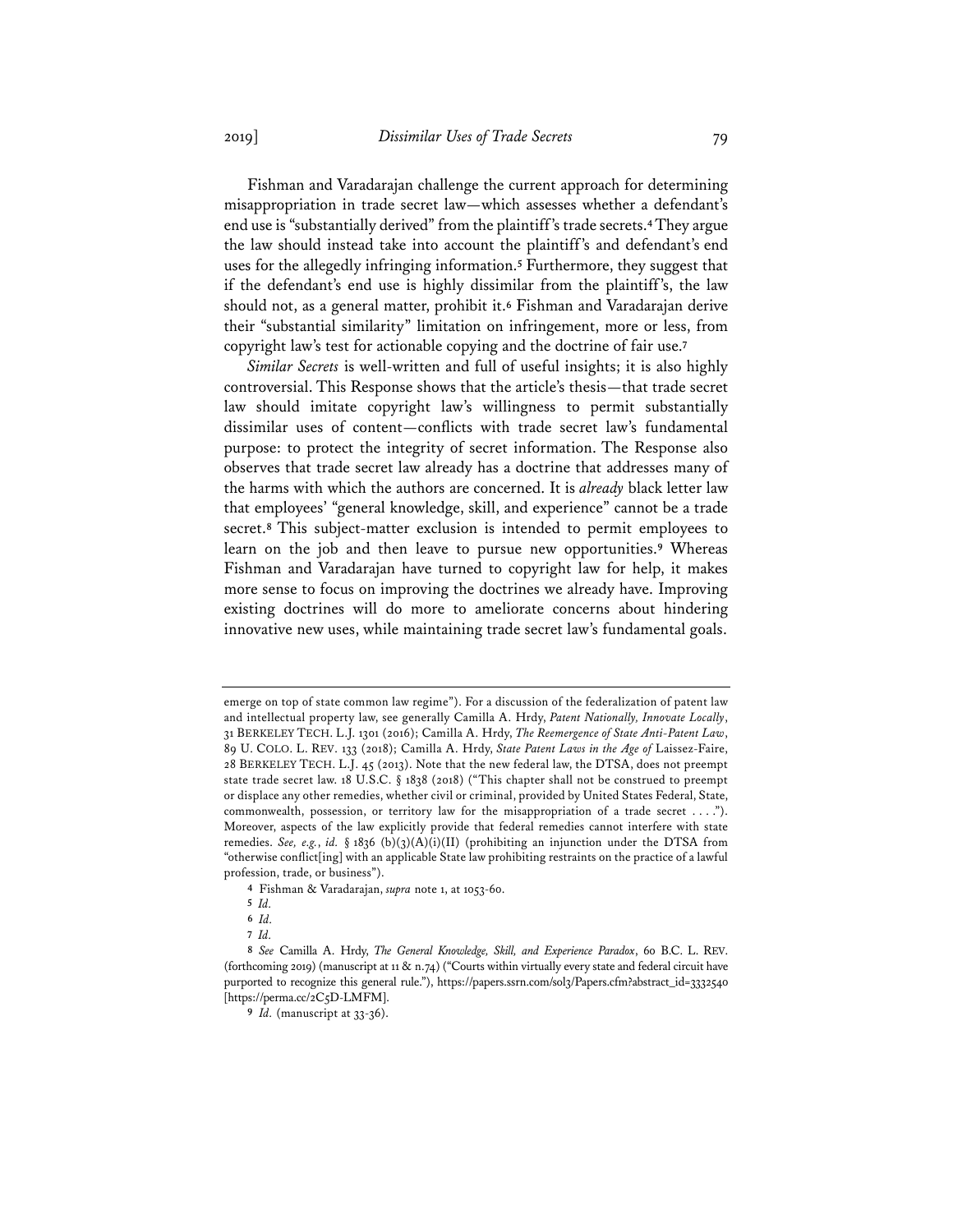#### I. THE CURRENT "SUBSTANTIALLY DERIVED" STANDARD

Fishman and Varadarajan begin by observing that trade secret law currently makes "dissimilar" end uses of trade secrets actionable. Thus, under the *Restatement (Third) of Unfair Competition*, "an actor is liable for using the trade secret [even] with independently created improvements or modifications if the result is *substantially derived* from the trade secret."**<sup>10</sup>** The result has effectively been a "but-for" test that asks whether the defendant could have proceeded as she did without relying on the plaintiff's trade secrets.**<sup>11</sup>**

The example of applying the substantial derivation test that Sharon Sandeen and Elizabeth Rowe give is a case involving a process for producing industrial synthetic diamond.**<sup>12</sup>** In *General Electric v. Sung*,**<sup>13</sup>** a former General Electric (GE) employee, Chien-Min Sung learned the details of GE's process for making synthetic diamond in the course of his job at GE.**<sup>14</sup>** When he left GE, Sung took "an abundance of documents, including drawings and process instructions."**<sup>15</sup>** Sung then contracted with a competitor in the synthetic diamond industry, Iljin, and agreed to transfer information about the process to Iljin.**<sup>16</sup>** Iljin used the information to quickly develop its own process for producing synthetic saw-grade diamond, which involved a similar 5,000-ton apparatus.**<sup>17</sup>** It had taken GE over twenty years to develop its "comparable" production process involving a different 5,000-ton piece of machinery.**<sup>18</sup>** Iljin derived its process in only two years, because it acquired GE's trade secrets through Sung, an insider who had received this information under an express or implied duty to maintain its secrecy.**<sup>19</sup>** This type of unfair shortcut is classic trade secret misappropriation.**<sup>20</sup>**

Is this misappropriation actionable even though Iljin did not use GE's trade secrets to produce an identical process or an identical machine, or even identical synthetic diamond? The answer is clearly *yes*. The standing rule,

**<sup>10</sup>** Fishman & Varadarajan, *supra* note 1, at 1064-65 (alterations in original) (quoting RESTATEMENT (THIRD) OF UNFAIR COMPETITION § 40 cmt. c (AM. LAW INST. 1995)).

**<sup>11</sup>** *Id.* at 1067 ("In some judicial formulations, the use element essentially becomes a but-for test: if the defendant wouldn't have thought to pursue a particular research project without having first been exposed to the secret, it has committed misappropriation—regardless of how far afield that research leads.").

**<sup>12</sup>** ELIZABETH ROWE & SHARON SANDEEN, CASES AND MATERIALS ON TRADE SECRET LAW 423-27 (1st ed. 2012).

**<sup>13</sup>** 843 F. Supp. 776 (D. Mass. 1994).

**<sup>14</sup>** *Id.* at 778.

**<sup>15</sup>** *Id.*

**<sup>16</sup>** *Id.*

**<sup>17</sup>** *Id.* at 778-79.

**<sup>18</sup>** *Id.* at 779.

**<sup>19</sup>** *Id.* at 780.

**<sup>20</sup>** *See* 18 U.S.C. § 1839(5) (defining misappropriation to include the nonconsensual disclosure or use of another's trade secret by an individual who had a duty to maintain its secrecy).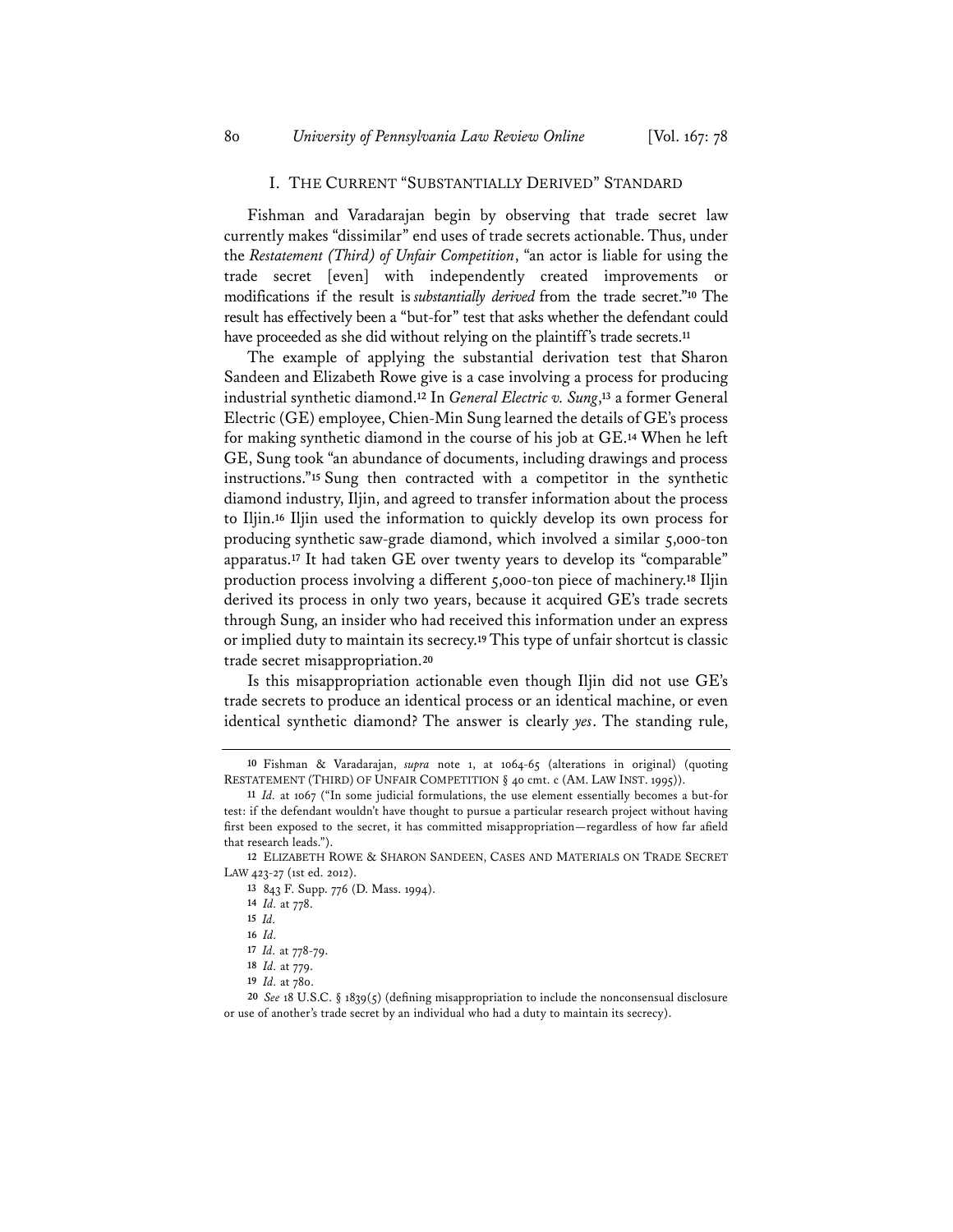again, is that "[t]rade secret protection ... extends not only to the misappropriated trade secret itself but also to materials 'substantially derived' from that trade secret."**<sup>21</sup>**

So far so good. But what if Sung used the drawings and process instructions—which GE had developed in order to make synthetic diamonds to start a bakery, Sung's Kitchen, where Sung succeeded in developing the best damn chocolate chip cookies humanity has ever experienced? Sung discovered that all you have to do is put chocolate chips, butter, flour, and an egg (no baking powder required) into a 50-pound apparatus derived from GE's 5,000-ton version and bake them for thirty seconds. Sung later franchises his bakery into a global operation that Forbes lists as the most profitable new company of the year and that provides cheap, delicious homemade cookies to the masses.

Sung's actions in this second hypothetical still constitute misappropriation, at least under trade secret law's current "substantially derived" standard, because Sung apparently derived his method for making cookies directly from GE's trade secret information. The fact that his end use for the information is quite different does not change the result under current doctrine. But Fishman and Varadarajan's article urges us to question whether this outcome is truly normatively desirable. Surely, as Fishman and Varadarajan suggest, society would be better off if Sung were permitted to make and sell his delicious cookies. Us cookie eaters would benefit from Sung's addition to the store of culinary knowledge. Additionally, GE's position in the market for synthetic diamonds would remain intact even if Sung were to move forward with his bakery business.

## II. THE PROPOSED STANDARD: NO LIABILITY FOR UNFORESEEABLE USES

Building on these sorts of arguments about the benefits of cumulative innovation, Fishman and Varadarajan assert that trade secret law's current "substantially derived" standard is too restrictive for defendants like the fictional Sung, who seek to use trade secrets for activities that are significantly different from the secret's original application and potentially quite productive.**<sup>22</sup>** As currently applied, the rule "wrongly skips over an inquiry into the defendant's *ends*" and thus creates liability even in the "ubiquitous scenario where a defendant's product isn't exactly like the plaintiff's."**<sup>23</sup>**

In Sung's case, for example, the authors would argue that the law should not penalize Sung for deploying GE's trade secrets in order to design a novel way to make chocolate chip cookies rather than to compete with GE in the synthetic diamond market. Their solution is to fundamentally alter trade

**<sup>21</sup>** *Sung*, 843 F. Supp. at 778-79.

**<sup>22</sup>** *See* Fishman & Varadarajan, *supra* note 1, at 1056-57.

**<sup>23</sup>** *Id.*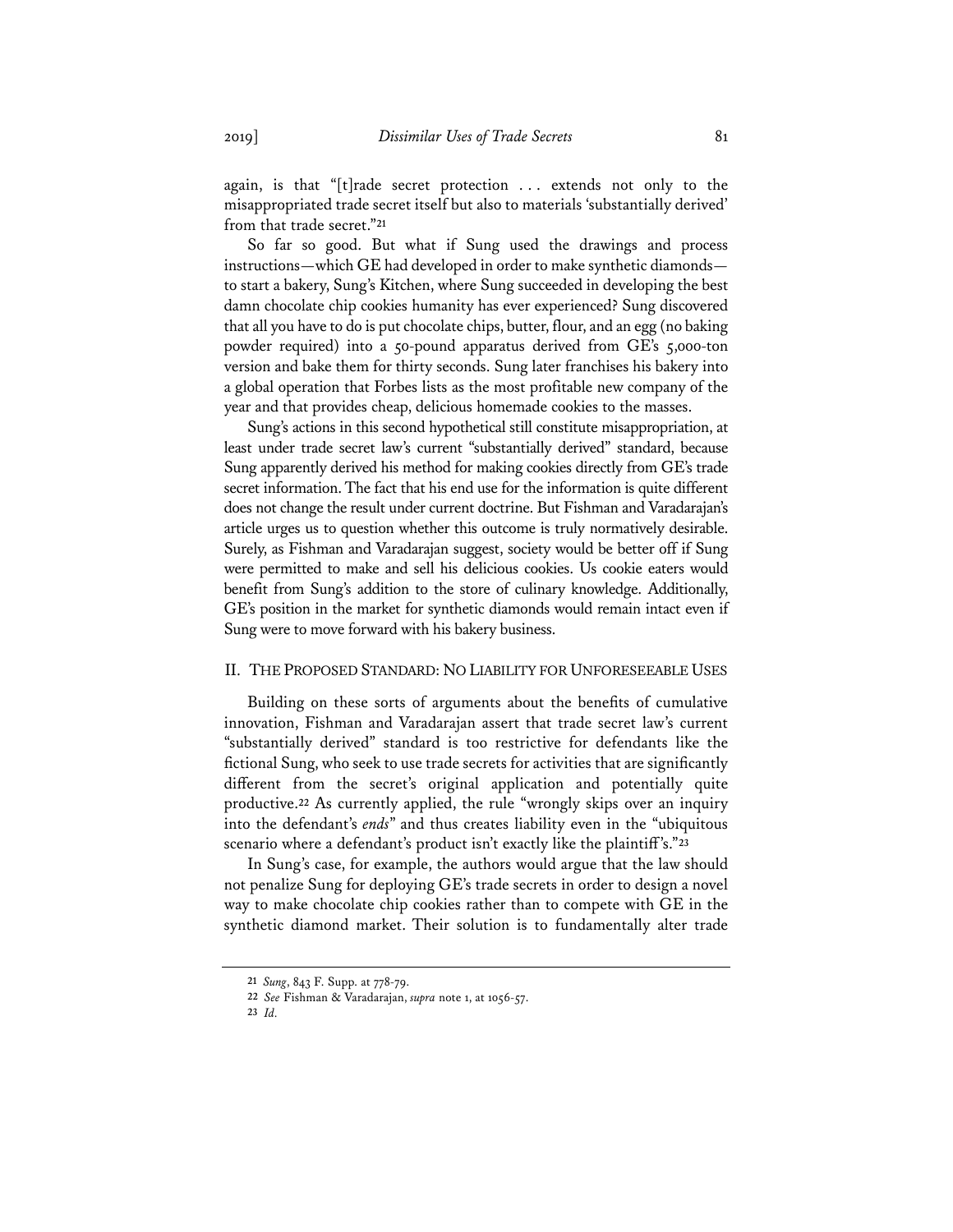secret law's standard for misappropriation by "consider[ing] not only the defendant's benefit from knowing the secret, but also the exploitable asset, whether a product or a process, that the benefit ultimately translates into."**<sup>24</sup>** Under their revised approach, the defendant would no longer

be liable for using a lawfully acquired secret unless it is both exploiting an asset that incorporates material elements from the owner's secret and is doing so in a market that the plaintiff actually foresaw or, given industry trends, could reasonably have foreseen. Merely relying on a secret as a launching pad for developing a genuinely dissimilar good, or operating in a remote and unanticipatable market, would remain permissible.**<sup>25</sup>**

The upshot is that if a defendant uses a trade secret to develop a "genuinely dissimilar good" or to develop an application for the trade secret "in a remote and unanticipatable market," this would not qualify as actionable use of trade secrets and would remain permissible. Plaintiffs would be able to control a defendant's exploitation of trade secrets in "reasonably foreseeable markets"; but they would *not* be able to stop defendants from using the information in "remote [markets] that could not have been anticipated ex ante."**<sup>26</sup>**

The greatest new hurdle here is that the plaintiff now has to prove the defendant made a "material and foreseeable use [of plaintiff's trade secrets] as part of [the plaintiff's] case-in-chief."**<sup>27</sup>** For instance, in this case, GE would have to show that Sung used a quantitatively and qualitatively material aspect of GE's trade secrets to make his new process and that GE "actually foresaw" Sung's use or alternatively that a "reasonable firm" in GE's industry would have foreseen Sung's use of making cookies.**<sup>28</sup>** If not, the adaptation would be permitted, despite the fact that Sung technically used GE's trade secret information to make his cookies.**<sup>29</sup>**

The authors derive this standard from copyright law or at least argue that copyright law provides a "proof of concept" for how their standard would work.**<sup>30</sup>** In copyright law, protection does not cover *any* use of copyrighted expression. Rather, a fundamental premise of copyright infringement analysis

**<sup>24</sup>** *Id.* at 1057.

**<sup>25</sup>** *Id.*

**<sup>26</sup>** *Id.* at 1057, 1079. At a more granular level, the authors propose three changes to the current substantial derivation doctrine: (1) compare the plaintiff's and the defendant's end uses rather than merely the steps they took along the way; (2) seek a "material" contribution from the trade secret, rather than simply asking whether the defendant could have acted as she did "but for" the trade secret; and (3) allow plaintiffs to control a defendant's exploitation of trade secrets in "reasonably foreseeable markets but not in remote ones that could not have been anticipated ex ante." *Id.* at 1079.

**<sup>27</sup>** *Id.* at 1059.

**<sup>28</sup>** *See id.* at 1092.

**<sup>29</sup>** *See id.*

**<sup>30</sup>** *Id.* at 1059.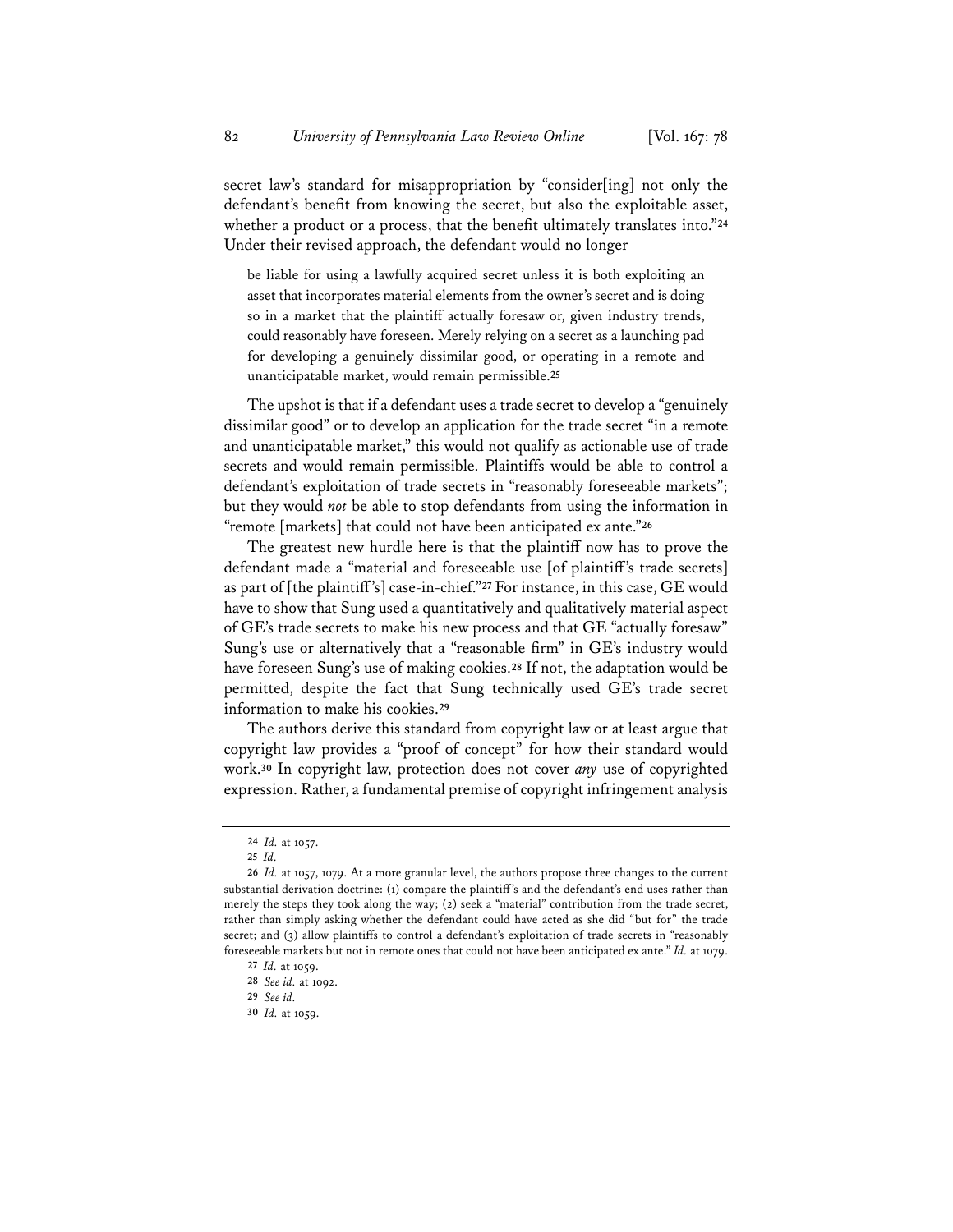is that "[m]erely copying something from a work isn't enough."**<sup>31</sup>** The defendant must have actually copied (i.e. derived) her work from copyrighted expression, *and* the defendant's end use must be "substantially similar" to protectable aspects of plaintiff's work.**<sup>32</sup>** For example, if a movie copies minor aspects of someone's novel in deriving the plot, this is not copyright infringement if, in the end, the movie is completely different from the novel.**<sup>33</sup>**

## III. THE CRITIQUE

I agree with Fishman and Varadarajan's premise that what the defendant does with trade secrets should matter in deciding liability, and that preventing totally different end uses of information can seem problematic from the standpoint of innovation policy. However, their proposal to narrow trade secret misappropriation to cover only sufficiently similar end uses faces several challenges. I focus on three here. First, the proposal contradicts trade secret law's (versus copyright law's) goal of preserving the secrecy of information. Second, it risks undermining trade secret law's corollary function of facilitating efficient information sharing, especially between employers and employees. Third, it ignores the existence of alternative trade secret doctrines that, in my view, do a better job at mitigating trade secret law's chilling effects on competition and innovation. In particular, trade secret law's exclusion of "general knowledge, skill, and experience" allows former employees like Sung to leave their current job and use their improved skills, training, and experience to pursue new endeavors.**<sup>34</sup>**

## 1. Conflict with Trade Secret Law's Goal to Protect the Integrity of Secret Information

The authors' proposal contradicts the basic premise of trade secret law, which is to protect the integrity of secret information. Ideally, the trade secret owner will succeed in keeping their secrets internal without relying on litigation. But when unsanctioned use occurs, for instance by a departing

**<sup>31</sup>** *Id.* at 1073.

**<sup>32</sup>** *Id.* at 1073-74.

**<sup>33</sup>** *See, e.g.*, Randolph v. Dimension Films, 630 F. Supp. 2d 741, 746-49 (S.D. Tex. 2009) (holding that a movie did not infringe a copyrighted novel despite certain similarities because "there is no substantial similarity in the protectable elements of the works. The basic elements of plot, themes, dialogue, mood, setting, pace, characters, and sequence of events—and the overall concept and feel of both works—are very different").

**<sup>34</sup>** Hrdy, *supra* note 8 (manuscript at 33-36).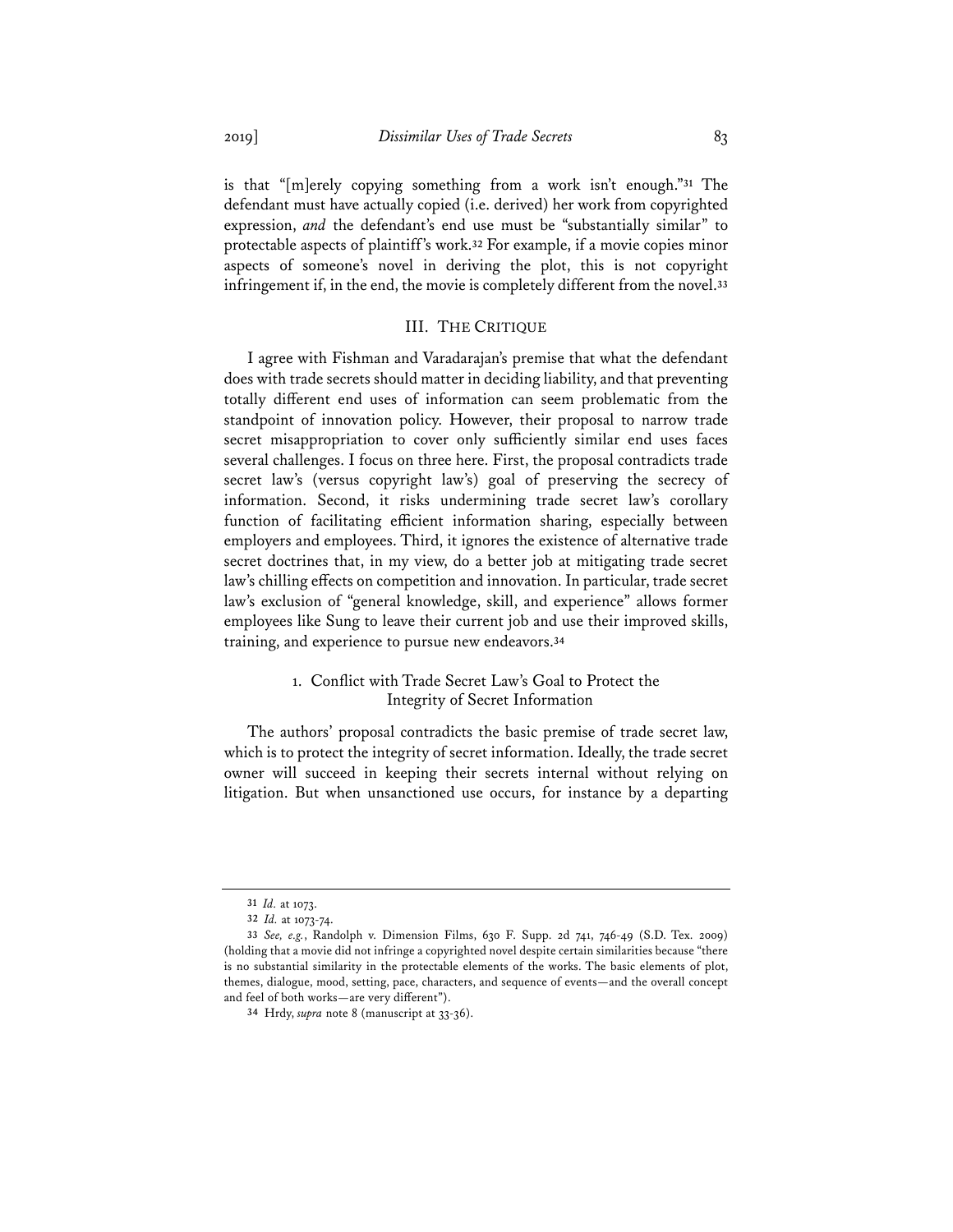employee, the trade secret lawsuit itself, and in particular the trade secret injunction, becomes the mechanism for protecting the secrecy of the information.**<sup>35</sup>**

Copyright law is different: the risk of disclosure of secret information is not the focus. Copyright law protects original expression that has been fixed in a tangible medium.**<sup>36</sup>** Except in the rarer cases where the author has not yet published,**<sup>37</sup>** this original, fixed expression has typically already been publicly disclosed and disseminated. The goal of the copyright owner is generally to control and profit from further public dissemination. Accordingly, a copyright defendant's "substantially similar" expression (reproduction, distribution, public performance, etc.**38**) is actionable, but a dissimilar one is not. Copyright law goes even further, permitting "fair" uses that are otherwise infringing, but that do not supplant the value of the original work.**<sup>39</sup>**

Losses resulting from dissimilar or fair uses of a copyrighted work, such as lost sales or declining reputation, may be economically costly or inconvenient for the author. But they do not threaten the fundamental protections that copyright law affords. For example, if GE publishes a manual describing a method for making synthetic diamonds and Sung takes minimal amounts of expression or artfully quotes from the manual in his cookbook, Sung is not liable for copyright infringement because this is (one hopes) a dissimilar or at least fair use.

But in the trade secret context, permitting even drastically dissimilar uses of secret information *does* threaten the fundamental protections trade secret law affords. When a defendant's use results in public disclosure of the trade secret, this obviously must be actionable, regardless of whether it is the same or different type of use. To channel the Supreme Court,

With respect to a trade secret, the right to exclude others is central to the very definition of the property interest. Once the data that constitute a trade secret are disclosed to others, or others are allowed to use those data, the holder of the trade secret has lost his property interest in the data.**<sup>40</sup>**

To their credit, the authors recognize the risk of secrecy destruction as a major limitation on their proposal. In their view, "[e]ven groundbreaking adapters should . . . still be accountable if after the fact they disclose the secret

**<sup>35</sup>** *See* 18 U.S.C. § 1836(b)(3)(A) (2018) (generally permitting court to enjoin "actual or threatened misappropriation . . . on such terms as the court deems reasonable").

**<sup>36</sup>** 17 U.S.C. § 102 (2018).

**<sup>37</sup>** *See generally* Harper & Row, Publishers, Inc. v. Nation Enters., 471 U.S. 539 (1985) (addressing copyright infringement and fair use with respect to unpublished works).

**<sup>38</sup>** 17 U.S.C. § 106.

**<sup>39</sup>** *Id.* § 107.

**<sup>40</sup>** Ruckelshaus v. Monsanto Co., 467 U.S. 986, 1011 (1984).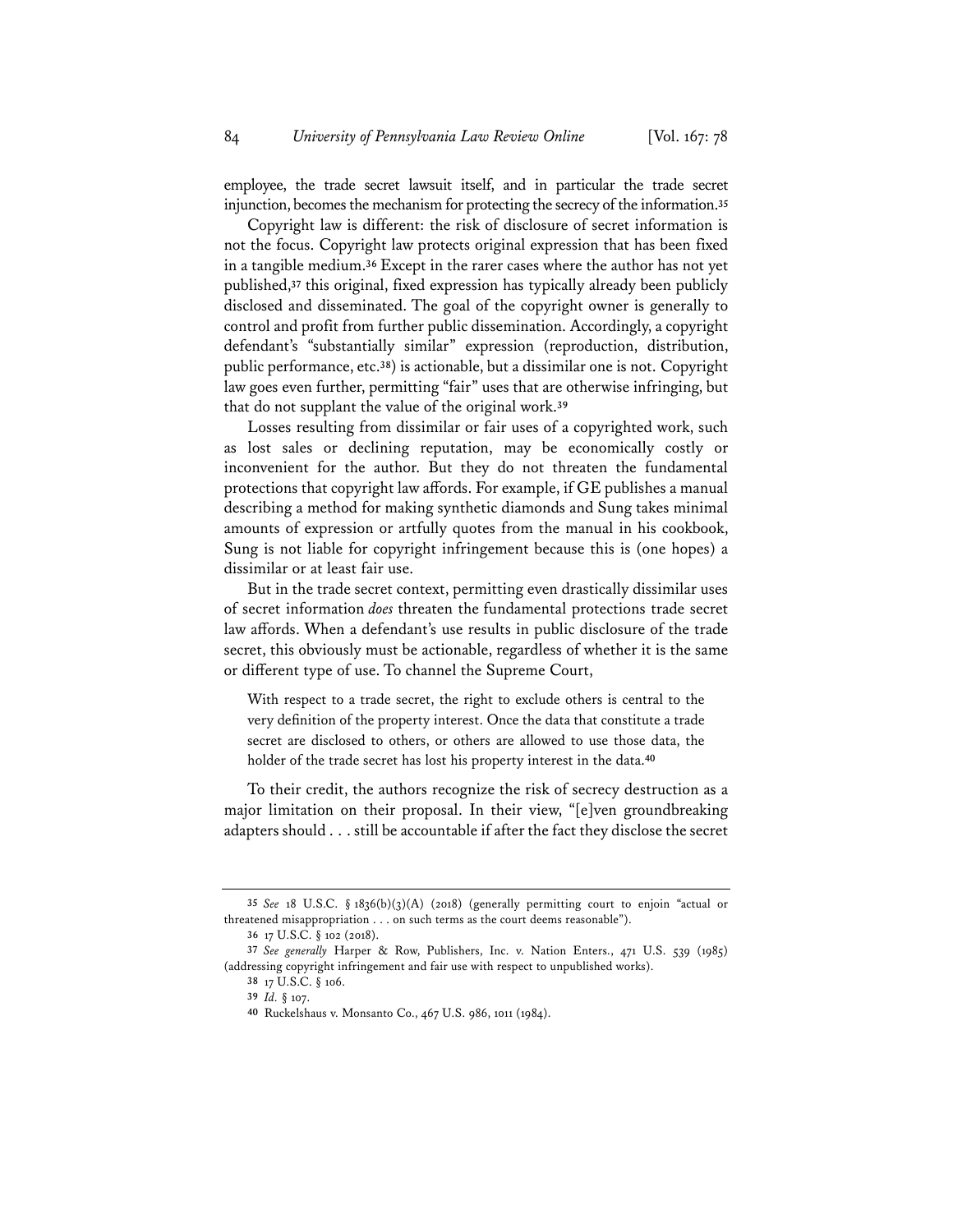in ways likely to destroy its value . . . ."**<sup>41</sup>** Just as well, "controlling against exclusivity-destroying disclosures" is necessary because "if the use winds up spilling the secret, it wipes out the entire value."**<sup>42</sup>** The authors also would not condone using "improper means" to acquire trade secrets,**<sup>43</sup>** like trespass, hacking, or flying a plane over a factory to see a hidden process. This too is an essential caveat, because one of trade secret law's three goals—along with providing incentives to invest in valuable information and to productively share that information with others in controlled disclosures—is to deter tortlike breaches of duty and other acts that fall below standards of commercial morality in the industry.**<sup>44</sup>**

The authors argue that, with these caveats, their proposal will "channel[]" putative defendants away from disclosing uses, immoral uses, and predictable competing uses, and towards unforeseeable uses with "large positive externalities."**<sup>45</sup>** So, in Sung's case, he would not be liable under trade secret law for using GE's process in the unforeseeable, noncompeting fashion of baking cookies, but he would be liable if his use threatened to publicly disclose the information or was premised on using improper means like spying to acquire the information. The authors thus echo arguments about reverse engineering's productivity and cumulative innovation benefits made by scholars such as Pam Samuelson and Suzanne Scotchmer.**<sup>46</sup>**

I don't think this carve-out for "disclosing" uses will work. And if it does work, it will gut the authors' proposal. The reason is that it is virtually impossible to identify uses of trade secrets that do *not* threaten disclosure of the original trade secret. Even if the plaintiff uses its trade secret process to make synthetic diamonds, and the defendant uses a derived but dramatically tweaked process to make chocolate chip cookies, there is always a chance the trade secret will inadvertently be disclosed by the defendant's use and thereby eliminate the plaintiff's market advantage. For example, what if Sung's security precautions are poor, and others access the information through him? Even if Sung's security is excellent and the chocolate chip cookies are the only possible public vehicle for revelation of GE's

**<sup>41</sup>** Fishman & Varadarajan, *supra* note 1, at 1108-09.

**<sup>42</sup>** *Id.* at 1109.

**<sup>43</sup>** *Id.*

**<sup>44</sup>** *See* Kewanee Oil Co. v. Bicron Corp., 416 U.S. 470, 485 (1974) ("Trade secret law will encourage invention in areas where patent law does not reach, and will prompt the independent innovator to proceed with the discovery and exploitation of his invention. Competition is fostered and the public is not deprived of the use of valuable, if not quite patentable, invention.").

**<sup>45</sup>** Fishman & Varadarajan, *supra* note 1, at 1109.

**<sup>46</sup>** *Id.*; *see also* Pamela Samuelson & Suzanne Scotchmer, *The Law and Economics of Reverse Engineering*, 111 YALE L.J. 1575, 1662 (2002) ("Reverse engineering is fundamentally directed to discovery and learning . . . . Reverse engineering leads to dependent creations, but this does not taint them, for in truth, all innovators stand on the shoulders of both giants and midgets.").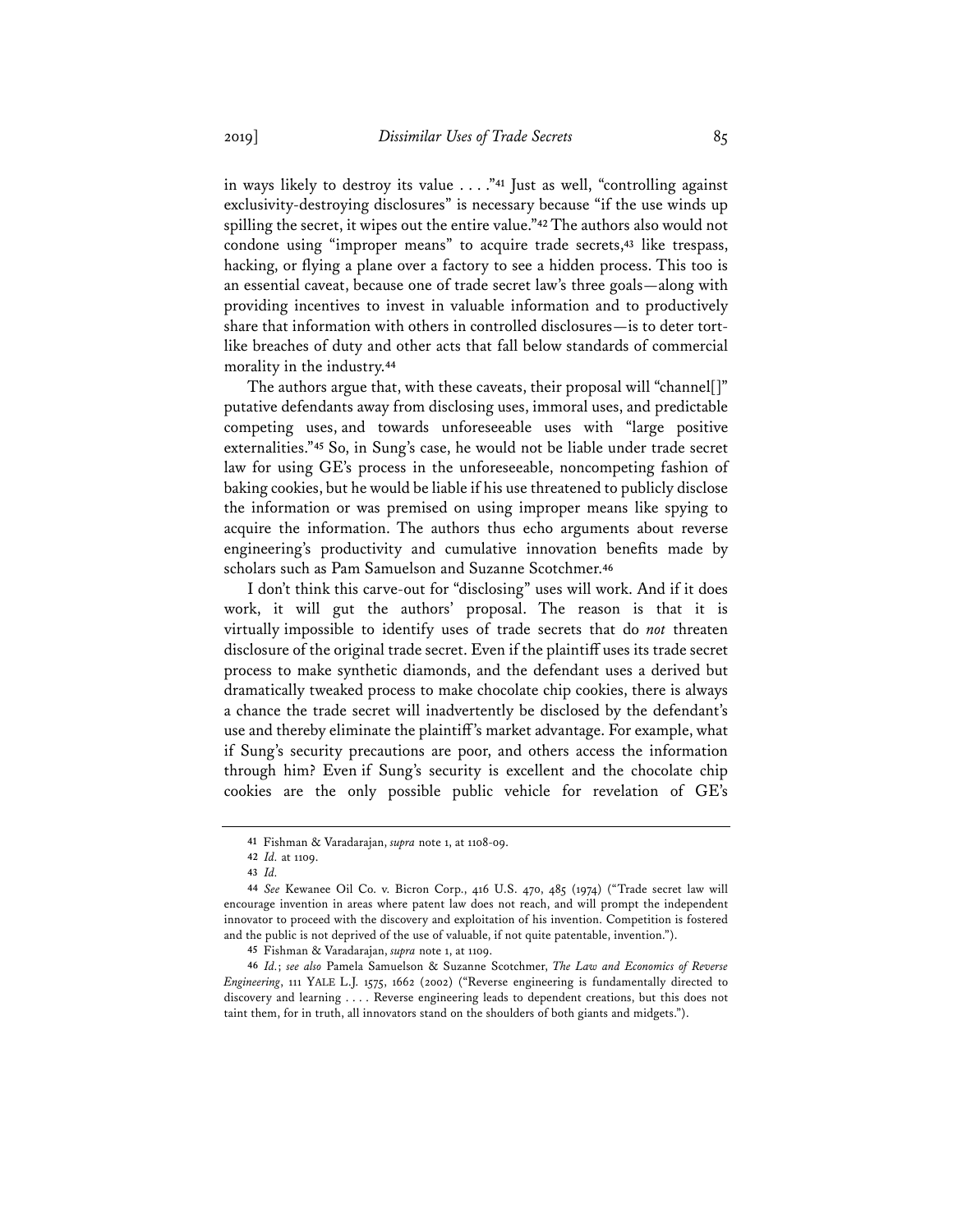information, third parties might be able to reverse engineer GE's process using information contained in the cookies, even if they would not have been able to reverse engineer the process by studying the original diamonds.

Essentially, a defendant's use itself might not cause any competitive harm and might be totally unpredictable, but it can still destroy the trade secret in the end, because every use of a trade secret that is outside the trade secret owner's control creates a new risk. Indeed, this proposal seems to contradict the requirement that trade secrets owners must take "reasonable measures to keep [the claimed] information secret."**<sup>47</sup>** At the least, it changes the standard for what is reasonable. Whereas before, GE had to craft secrecy precautions around the possibility of employees departing with trade secrets, now it would arguably be "unreasonable" to share information with employees at all because those employees can now use it more liberally. In short, even though Fishman and Varadarajan's proposal ostensibly only loosens the misappropriation standard for certain insiders who use trade secrets noncompetitively, it effectively increases the risk of trade secret exposure to third parties and the general public as well.

#### 2. Reduced Willingness to Share with Employees

This leads to my second critique, which is that the proposal substantially weakens the rights that trade secret owners currently have to protect trade secrets from their own employees and therefore risks hindering productive sharing between employers and employees.

A primary purpose of trade secret law, as initially developed in the United States in the nineteenth century, has been to give employers new freedom to share trade secrets with employees outside the scope of traditional circles of loyalty. To quote the now-standard story, "[t]he invention of trade secret doctrine in the mid-nineteenth century enabled employers to enjoin revelation of secret information by current or former employees."**<sup>48</sup>** The Supreme Court drew this out in *Kewanee Oil v. Bicron Corp.* in 1974, writing that trade secret protection is designed to stand against "breaches of confidence" in "the employee and licensee situations."**<sup>49</sup>** This is precisely why the "necessary element of secrecy is not lost . . . if the holder of the trade secret reveals [it] to another."**<sup>50</sup>** "These others may include . . . employees to

**<sup>47</sup>** 18 U.S.C. § 1839(3)(A) (2018).

**<sup>48</sup>** Catherine Fisk, *Working Knowledge: Trade Secrets, Restrictive Covenants in Employment, and the Rise of Corporate Intellectual Property, 1800–1920*, 52 HASTINGS L.J. 441, 442 (2001). *See generally* Sharon K. Sandeen, *The Evolution of Trade Secret Law and Why Courts Commit Error When They Do Not Follow the Uniform Trade Secrets Act*, 33 HAMLINE L. REV. 493 (2010) (tracing the development of trade secret law).

**<sup>49</sup>** *Kewanee*, 416 U.S. at 484.

**<sup>50</sup>** *Id.* at 475.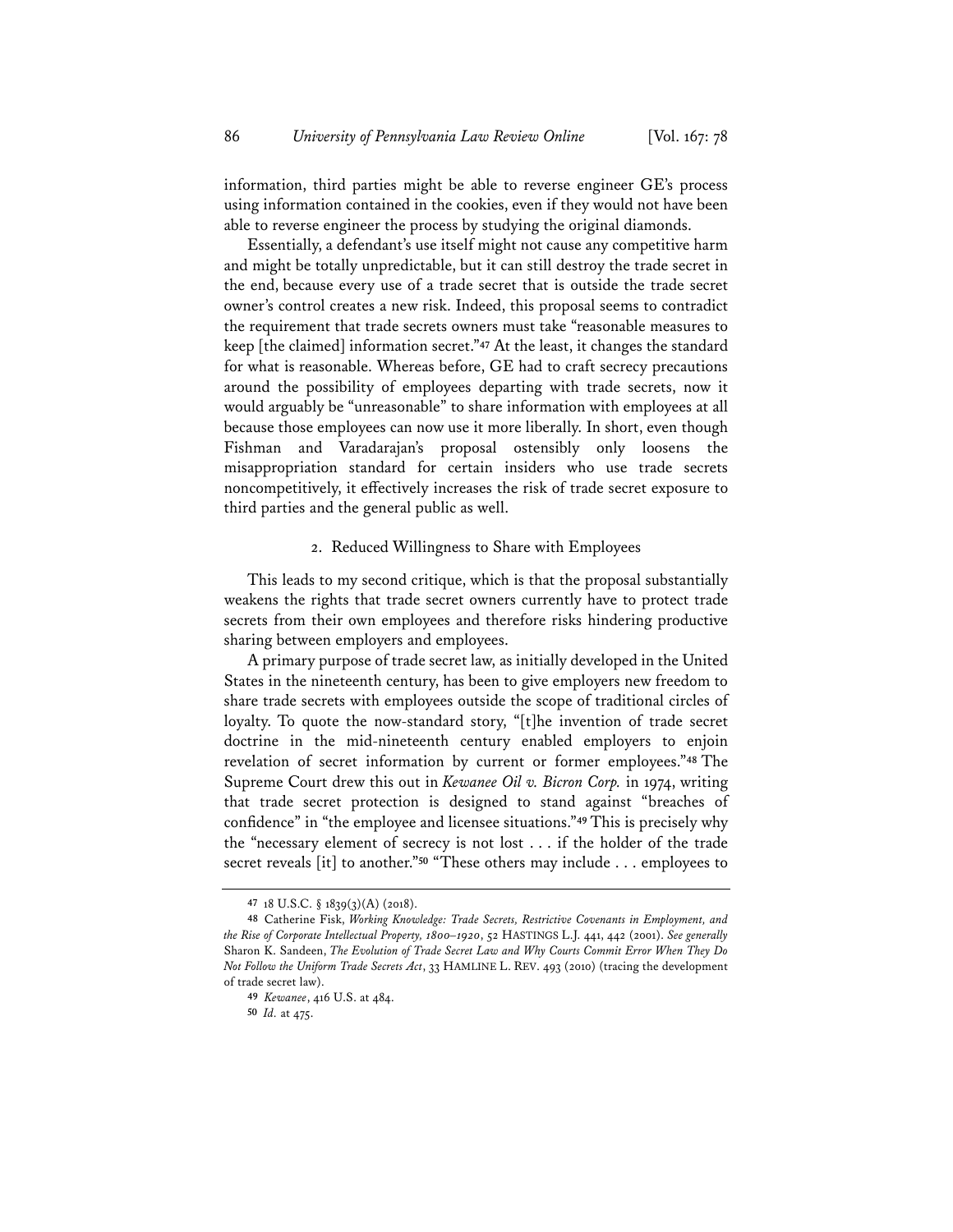whom it is necessary to confide it, in order to apply it to the uses for which it is intended."**<sup>51</sup>** Without trade secret law, the Court reasoned, employers would have incentives "to hoard rather than disseminate knowledge."**<sup>52</sup>** Mark Lemley reiterated this argument in an oft-cited 2008 article: "It seems odd . . . for the law to encourage secrets, or to encourage only those inventions that are kept secret."**<sup>53</sup>**

If "unforeseeable" uses are suddenly nonactionable, the problem of "tech hoarding" reemerges with a vengeance. If employers do not feel it is safe to share trade secrets with employees, they might become overly cautious about doing so. Under *Kewanee*'s reasoning, we should expect employers to start to take costly self-help measures, ranging from physical security measures to overreliance on nondisclosure contracts, or perhaps even refuse to hire altogether.**<sup>54</sup>** This would not only lead to inefficiency in the workplace,**<sup>55</sup>** but also reduce the chance that employees ever get access to the starting materials they need to launch new pursuits.**<sup>56</sup>**

Closely related, the proposal would require a reconfiguration of the standard for what constitutes a breach of a "duty to maintain the secrecy of the trade secret or limit the use of the trade secret."**<sup>57</sup>** Since the authors have taken "improper means" cases off the table, they are mainly addressing insider cases, where an employee, a business partner, or a contractor breaches a duty not to use or disclose the secret. Narrowing actionable uses of trade secrets to "foreseeable" uses would require rethinking the circumstances in which

**<sup>51</sup>** *Id.* at 475 (internal quotation marks omitted).

**<sup>52</sup>** *Id.* at 486.

**<sup>53</sup>** Mark Lemley, *The Surprising Virtues of Treating Trade Secrets as IP Rights*, 61 STAN. L. REV. 311, 313 (2008).

**<sup>54</sup>** *See Kewanee*, 416 U.S. at 486 ("Knowledge would be widely dispersed among the employees of those still active in research. Security precautions necessarily would be increased, and salaries and fringe benefits of those few officers or employees who had to know the whole of the secret invention would be fixed in an amount thought sufficient to assure their loyalty."); *see also* Michael Risch, *Why Do We Have Trade Secrets?*, 11 MARQ. INTELL. PROP. L. REV. 1, 41 (2007) ("[T]he ability to protect against employees absconding with information is difficult and costly . . . .").

**<sup>55</sup>** *See, e.g.*, Rockwell Graphic Sys., Inc. v. DEV Indus., Inc., 925 F.2d 174, 180 (7th Cir. 1991) ("The more Rockwell restricts access to its drawings, either by its engineers or by the vendors, the harder it will be for either group to do the work expected of it."); Risch, *supra* note 54, at 41 ("[T]he owner would have to choose between inefficient ways to keep information from being taken by employees, suing for the limited remedies available for breach of contract, or paying the employees more than they could gain by absconding.").

**<sup>56</sup>** One might respond that trade secret law already exposes employers to the risk of disclosure because, unlike patent law, it permits learning trade secrets through "reverse engineering"—taking apart a product to discern its secrets. *See* 18 U.S.C. § 1839(6) (2018). But this point is inapposite. Trade secret law legalizes reverse engineering for the same reason it legalizes obtaining trade secrets through independent derivation: these acts rely purely on information in the public domain and do not draw on confidential disclosures. The process of reverse engineering could be deemed tainted, for example, if the trade secret owner's former employees are involved.

**<sup>57</sup>** *See id.* § 1839(5)(B)(ii)(II) (defining "misappropriation").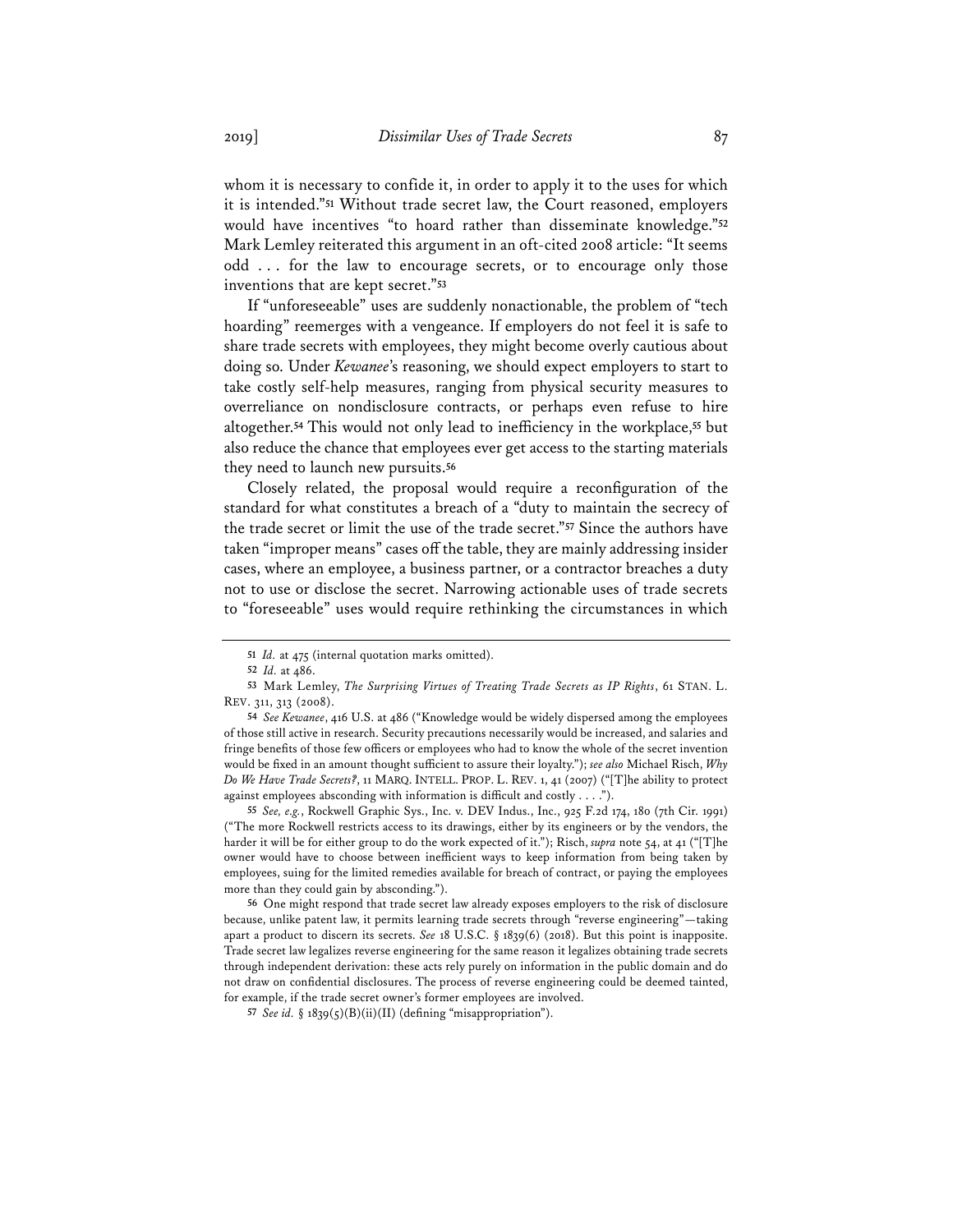a person is placed under a duty to maintain secrecy. At present, employees are held to have an implicit, if not explicit, duty to maintain the secrecy of their employers' trade secrets and to not use or disclose them for any reason without authorization. But under the authors' proposal, this duty would effectively contain the implicit caveat: "Unforeseeable ones, which the plaintiff did not and could not reasonably have predicted at the time it decided to invest in developing the secret, should be permitted."**<sup>58</sup>**

The fact that implementing the foreseeability standard requires reconfiguring trade secret law's duty to maintain secrecy, and effectively rewriting the employment contract, should warrant significant pause.

## 3. Trade Secret Law Already Permits Employees to Use Their "General Knowledge, Skill, and Experience"

Creating a new outlet for productive uses of trade secrets that do not risk disclosure or cause market harm is a laudable goal. But trade secret law already has an equitable doctrine to address the authors' concerns: the doctrine that employees remain free to use their "general knowledge, skill, and experience," notwithstanding the restrictions of trade secret law.**<sup>59</sup>** This preserves a much larger swath of productive activity, without introducing an entirely new risk of information disclosure into the law.

Fishman and Varadarajan appear to assume trade secret law currently prevents employees from pursuing the work of their choosing upon departure. "A popular refrain in misappropriation cases," they write, "is that courts 'cannot compel a man who changes employers to wipe clean the slate of his memory.'"**<sup>60</sup>** "But often it seems like they're trying to."**<sup>61</sup>** Relatedly, the authors assert that injunctions are often granted as a matter of course.**<sup>62</sup>** But this isn't quite true. As I explain in my article *The General Knowledge, Skill, and Experience Paradox*, it is already black letter law that "general knowledge, skill, and experience" cannot be a trade secret.**<sup>63</sup>** This doctrine was designed

**<sup>58</sup>** Fishman & Varadarajan, *supra* note 1, at 1058. To get around this problem, the authors suggest that their proposal can be inserted into the statutory definition of "use." *Id.* at 1107-08. But in practice, the proposal would necessarily alter what it means for a recipient of certain information to have a duty to maintain secrecy. A recipient who uses trade secrets in ways that are foreseeable to the trade secret owner would be in breach of a duty but not, generally speaking, otherwise.

**<sup>59</sup>** *See generally* Hrdy, *supra* note 8 (examining the development and modern misapplication of the "general knowledge, skill, and experience" doctrine).

**<sup>60</sup>** Fishman & Varadarajan, *supra* note 1, at 1078 (quoting Futurecraft Corp. v. Clary Corp., 23 Cal. Rptr. 198, 210 (Dist. Ct. App. 1962)).

**<sup>61</sup>** *Id.*

**<sup>62</sup>** *Id.* at 1112 (noting that "a number of courts continue to presume that trade secret misappropriation produces irreparable harm and that successful plaintiffs are therefore entitled to an injunction," and "other courts treat perpetual injunctions as the default").

**<sup>63</sup>** Hrdy, *supra* note 8 (manuscript at 11 & n.74).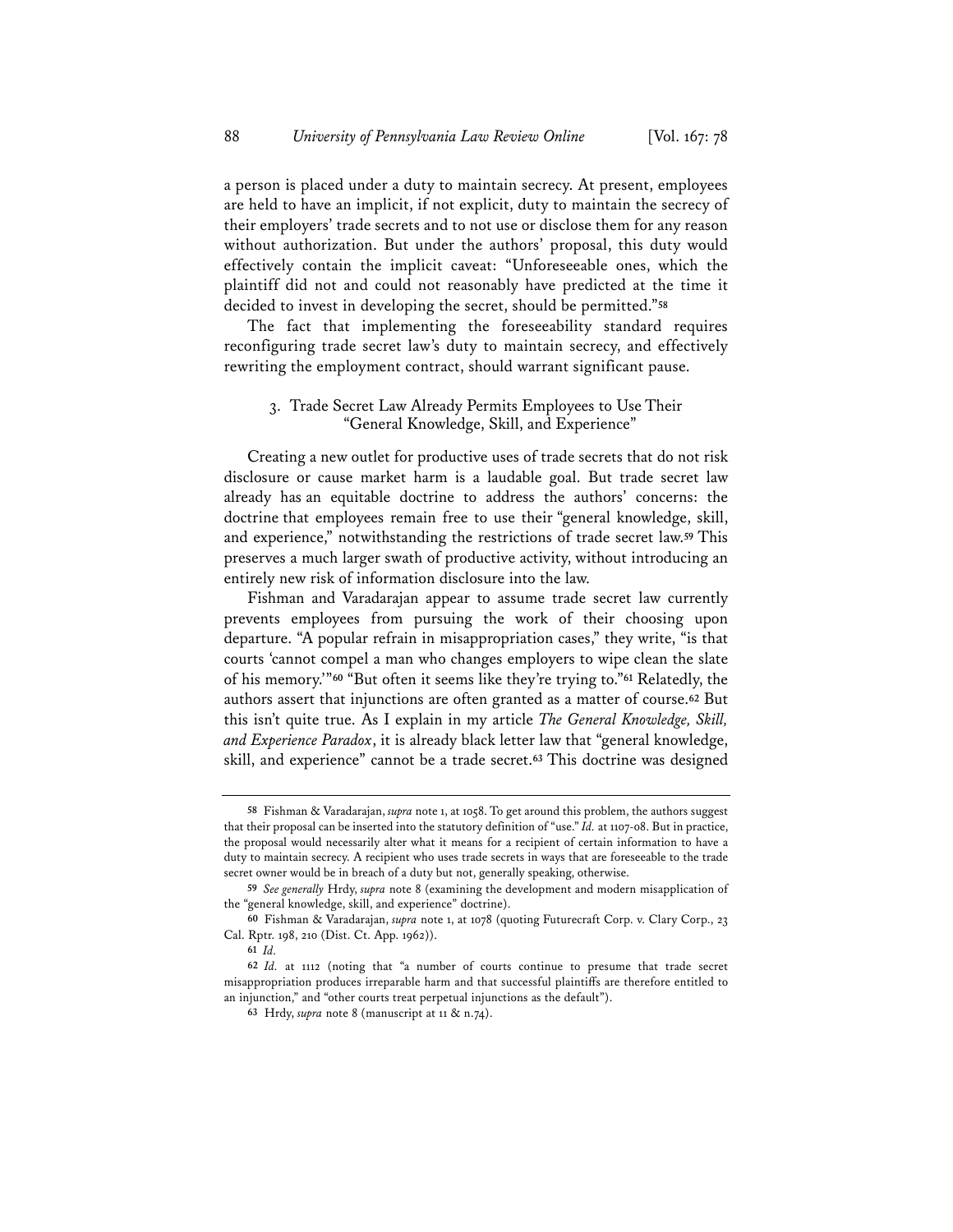precisely to ensure that former employees can leave and pursue new work, even after learning their employer's trade secrets.**<sup>64</sup>** Courts will often use this doctrine to limit the scope of trade secret subject matter**<sup>65</sup>** or at least narrow injunctions against employees to shield their ability to continue working in the field.**<sup>66</sup>** Courts continue to apply this doctrine today.**<sup>67</sup>**

#### 4. Are Analogies Between Trade Secret Law and Copyright Useful?

Lastly, I question more generally whether analogies between copyright law and trade secret law are useful. I think this article is an example of where this cross-IP approach is interesting, fascinating, and educational. But I am not sure making analogies to copyright law is where we want to be in the end.

Copyright law is fundamentally about encouraging creative expressions of ideas and the disclosure and dissemination of those ideas while using a plethora of doctrines to preserve the creator's productive uses of preexisting materials. However, trade secret law is fundamentally about addressing breaches of duty and making it feasible to preserve the secrecy of valuable information while also engaging in productive sharing of that information. Just because copyright law tolerates dissimilar uses does not inevitably suggest that trade secret law should try to replicate this approach.**<sup>68</sup>** Moreover,

**<sup>64</sup>** *Id*. (manuscript at 33-36).

**<sup>65</sup>** *See, e.g.*, Winston Research Corp. v. Minn. Mining & Mfg. Co., 350 F.2d 134, 143-44 (9th Cir. 1965) (holding that the alleged trade secret was actually a general approach to manufacturing tape recorders); Van Prods. Co. v. Gen. Welding & Fabricating Co., 213 A.2d 769, 777 (Pa. 1965) (reasoning that the alleged trade secret was generalized knowledge relating to "the field of deliquescent dessicant [sic] air driers").

**<sup>66</sup>** *See, e.g.*, SI Handling Sys., Inc. v. Heisley, 753 F.2d 1244, 1262-66 (3d Cir. 1985); T-N-T Motorsports, Inc. v. Hennessey Motorsports, Inc., 965 S.W.2d 18, 24-26 (Tex. Ct. App. 1998).

**<sup>67</sup>** A recent Judge Rakoff case illustrates just how far this doctrine can extend to deny trade secret protection against departing employees*. See In re* Document Techs. Litig., 275 F. Supp. 3d 454, 465 (S.D.N.Y. 2017) ("The Individual Defendants' general knowledge of the revenue attributable to each client is further not protectable, since labeling this kind of knowledge as proprietary would prevent former employees from ever pursuing clients or customers whom they believe generate substantial business for their former employers." (internal quotation marks omitted)).

**<sup>68</sup>** In his paper *The Fruit of the Poisonous Tree*, Mark Lemley reaches a similar conclusion, suggesting that it may be appropriate to extend liability to dissimilar uses of trade secret information, even if this approach does not make sense in other IP regimes like copyright. Mark Lemley, Essay, *The Fruit of the Poisonous Tree in IP Law*, 103 IOWA L. REV. 245, 267 (2017). Professor Lemley maintains that "it makes sense for trade secret law, but not other IP regimes, to adopt the fruit of the poisonous tree rule [which creates liability for uses that are tainted with the right owner's information] as a default." *Id.*; *see also id*. at 250 ("[I]f trade secret law were not flexible enough to encompass modified or even new products that are substantially derived from the trade secret of another, the protections that law provides would be hollow indeed." (alteration in original) (quoting Mangren Research & Dev. Corp. v. Nat'l Chem. Co., 87 F.3d 937, 944 (7th Cir. 1996))). That said, Professor Lemley also endorses Professor Varadarajan's argument, which she made in a previous article, that trade secret law should have a "fair use" outlet similar to copyright law. *Id.* at 269 n.110 (referencing Deepa Varadarajan, *Trade Secret Fair Use*, 83 FORDHAM L. REV. 1401 (2014)).